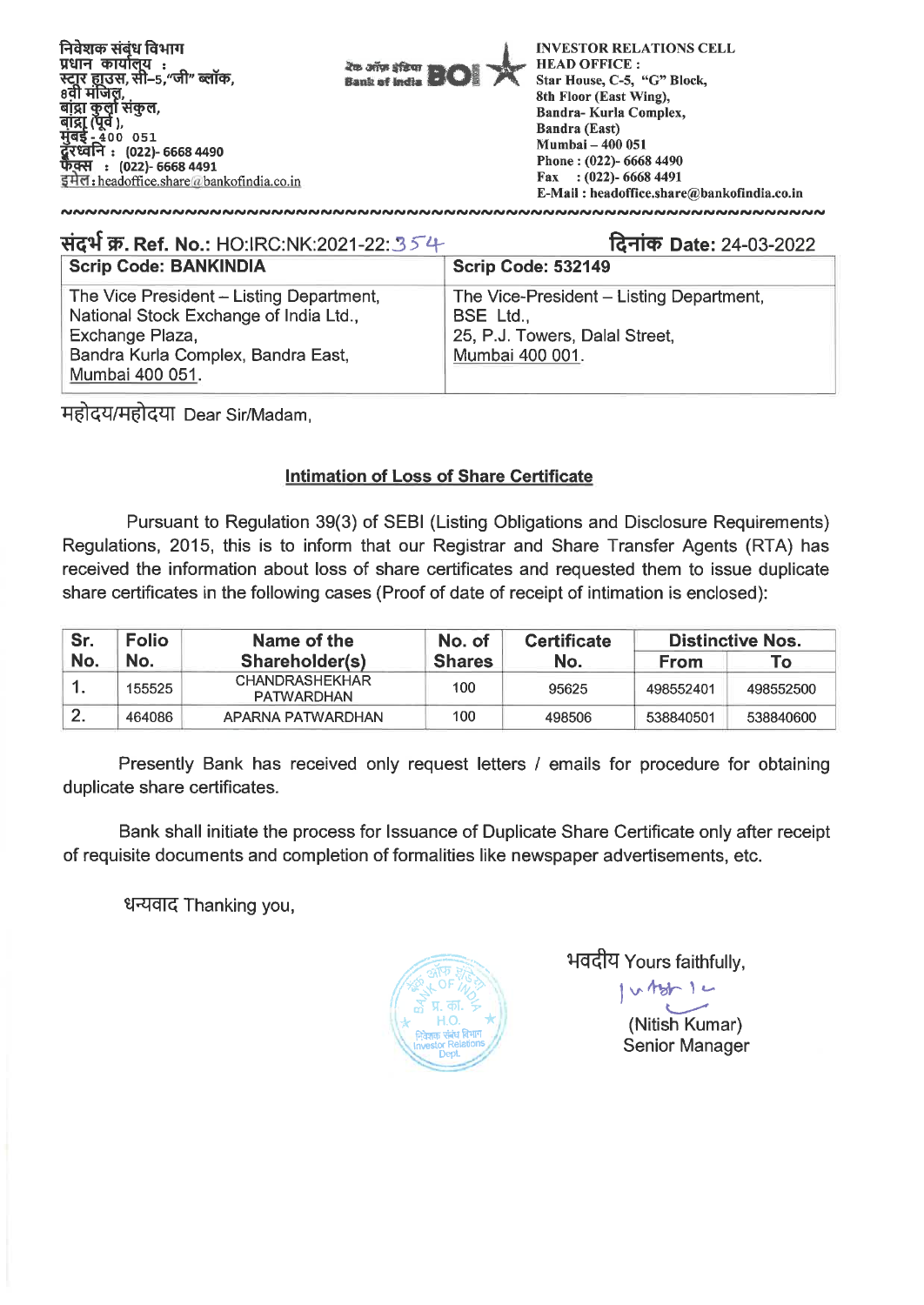| From:<br>Sent:<br>To:<br>$Cc$ :<br>Subject: | bssduplicate@bigshareonline.com<br>23 March 2022 16:53<br>Rajesh Venkataraj Upadhya; Investor Relations Department<br>sherwin@bigshareonline.com; prasadm@bigshareonline.com;<br>ganesh@bigshareonline.com; jibu@bigshareonline.com;<br>bhagwan@bigshareonline.com; Bssduplicate@Bigshareonline.Com<br>Unverified Sender: Duplicate Share Intimations Received On: 20220323 BANK OF |
|---------------------------------------------|-------------------------------------------------------------------------------------------------------------------------------------------------------------------------------------------------------------------------------------------------------------------------------------------------------------------------------------------------------------------------------------|
| <b>Attachments:</b>                         | INDIA - EQUITY Folio no: 155525<br>568168.pdf                                                                                                                                                                                                                                                                                                                                       |

**CAUTION: This email has originated from outside Bank of India. Do not click on links or open attachments unless you recognize the sender . Please refrain from replying to this message if it appears to be suspicious.** 

The sender bssduplicate@bigshareonline.com has not maintained SPF Records,hence is unverified.Kindly do your due diligence before sharing or undertaking any Financial Data/Transaction

Sender email address: bssduplicate@bigshareonline.com

Dear Sir/Ma'am,

Please be informed that in terms of the provisions of the SEBI (LODR) Regulations, 2015, the Company is required to submit information regarding loss of share certificates and issue of duplicate certificates, to the stock exchange within two days of its getting **information. Further, the said intimation has to be filed only through the mode of NEAPS filing for NSE and on listing.bseindia.comfor BSE and not** via hard copy submission.

Accordingly, we are sharing herewith the receipt of the following request for loss of share certificate of the Company by shareholders, to enable you to comply with the said regulatory requirement within the timelines prescribed.

| Client Name                             | Cert.<br>No | Dist. No<br>From | Dist. NO.<br>To | Folio<br>No. | Quantity | Name                                | JH | JF |
|-----------------------------------------|-------------|------------------|-----------------|--------------|----------|-------------------------------------|----|----|
| <b>BANK OF INDIA -</b><br><b>EQUITY</b> | 95625       | 498552401        | 498552500       | 155525       | 100      | <b>CHANDRASHEKHAR</b><br>PATWARDHAN |    |    |

Should you have any queries in respect of the aforesaid instruction kindly revert back.

Regards,

Bigshare Services Pvt. Ltd.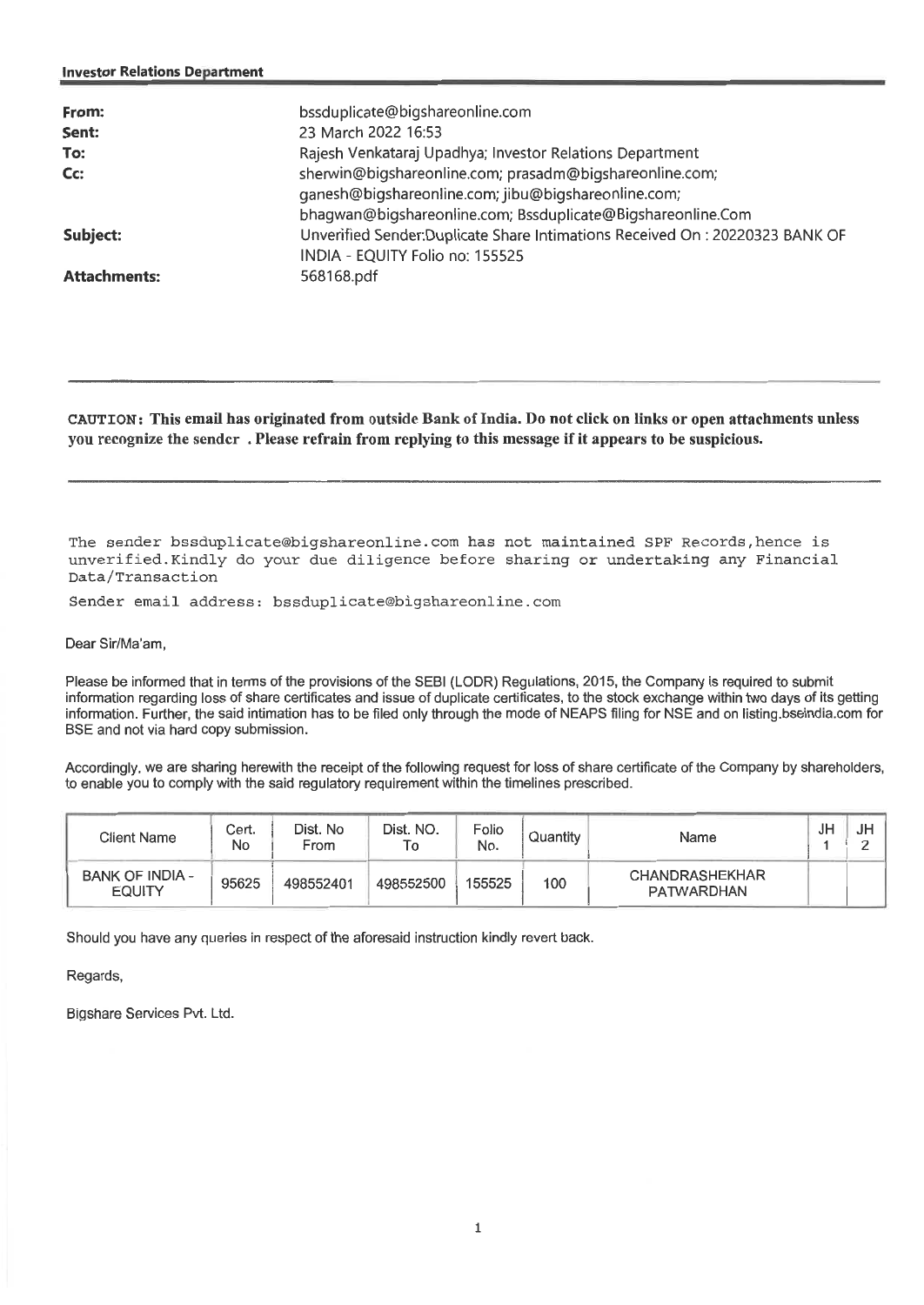$YUIVZ - 9"Fb202Z$  $-55$ From: C.W. PATCOARDHAN 7 separing partment, Shahu Colony dang No. 1  $\bigwedge$  response 11/2 Karvenager, Pune-411652 Jo: Company Secretary-Bark of India Investor Relations Cell, star House stector Sub: Updation of PAN/KYC details & Tosuance of Duplicate Starte North Lifecate Dear Sir, 2017 SIPlease ford threeses form-ISR1<br>alongwith the show of Abbay documents<br>for details model the records. 568168 2) I am also taking this opportunity to sequest you to kindly Send Doplecate Share certificate as the original one is missing-BIGSHARE SERVICES POT LTD fost in transit - as we REVENTE changed three premises 23 MAR 2022 Kindly do the needfrel & obloge Enclosed man Ston! Emmo [CR] abardlan 2 Copy of PAN<br>3 Copy of Adhar Chemonaughe Rhor Gamen (M) 7276851770 (Patulerdhar A- Copy of Cheque beaf mail - cropated cordhan @gmail com Nute-Please find submitted herewith request letters from my wife Apassa Pativarchian  $KM$   $\sim N0$ ,  $1LMv$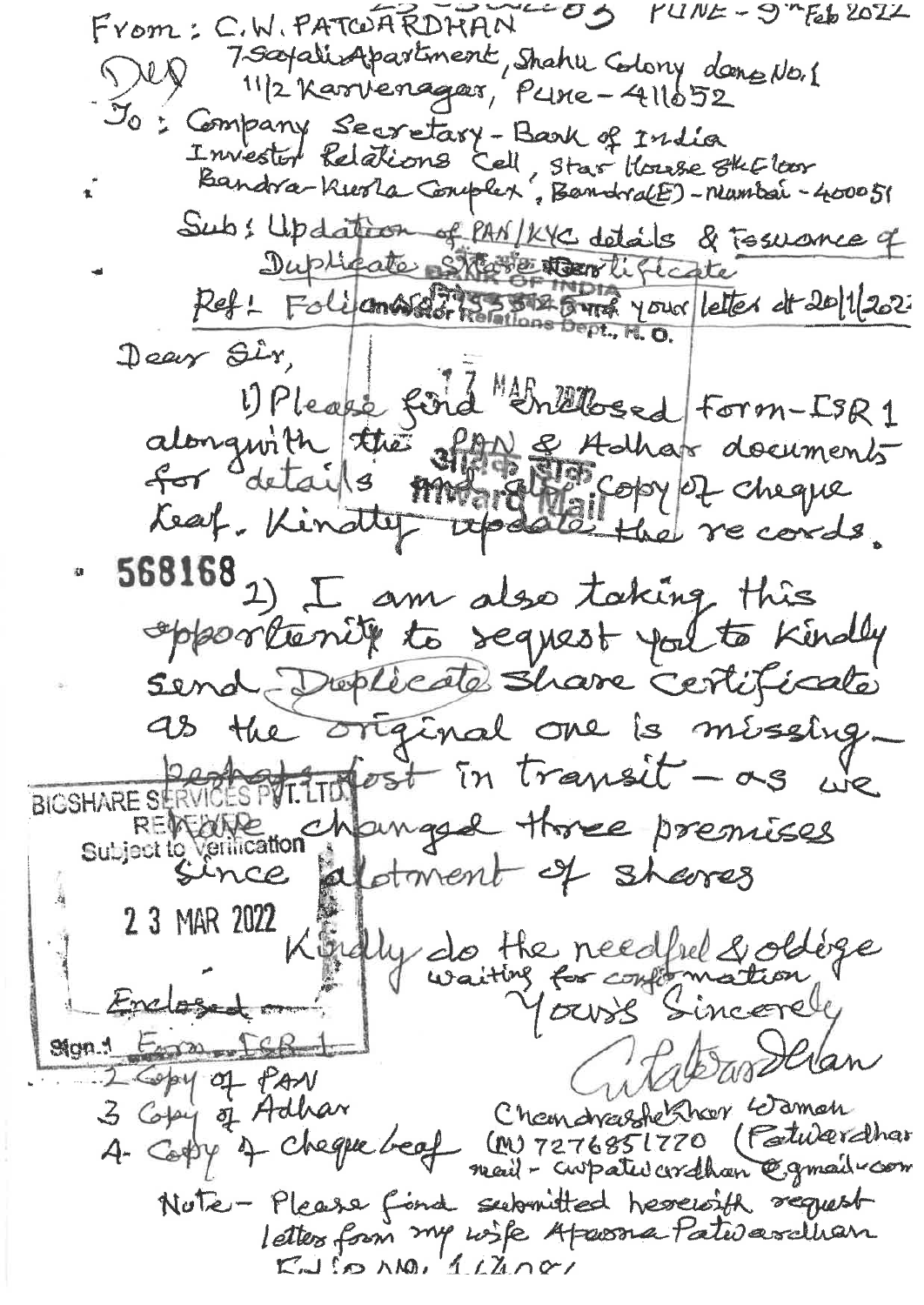| From:<br>Sent:<br>To:<br>Cc:<br>Subject: | bssduplicate@bigshareonline.com<br>23 March 2022 16:54<br>Rajesh Venkataraj Upadhya; Investor Relations Department<br>sherwin@bigshareonline.com; prasadm@bigshareonline.com;<br>ganesh@bigshareonline.com; jibu@bigshareonline.com;<br>bhaqwan@bigshareonline.com; Bssduplicate@Bigshareonline.Com<br>Unverified Sender:Duplicate Share Intimations Received On: 20220323 BANK OF<br>INDIA - EQUITY Folio no: 464086 |
|------------------------------------------|-----------------------------------------------------------------------------------------------------------------------------------------------------------------------------------------------------------------------------------------------------------------------------------------------------------------------------------------------------------------------------------------------------------------------|
| <b>Attachments:</b>                      | 568169.pdf                                                                                                                                                                                                                                                                                                                                                                                                            |

## **CAUTION: This email has originated from outside Bank of India. Do not click on links or open attachments unless you recognize the sender . Please refrain from replying to this message if it appears to be suspicious.**

The sender bssduplicate@bigshareonline.com has not maintained SPF Records,hence is unverified.Kindly do your due diligence before sharing or undertaking any Financial Data/Transaction

Sender email address: bssduplicate@bigshareonline.com

Dear Sir/Ma'am,

Please be informed that in terms of the provisions of the SEBI (LODR) Regulations, 2015, the Company is required to submit information regarding loss of share certificates and issue of duplicate certificates, to the stock exchange within two days of its getting information. Further, the said intimation has to be filed only through the mode of NEAPS filing for NSE and on listing bseindia.com for BSE and not via hard copy submission.

Accordingly, we are sharing herewith the receipt of the following request for loss of share certificate of the Company by shareholders, to enable you to comply with the said regulatory requirement within the timelines prescribed.

| Client Name                             | Cert.<br>No | Dist. No<br>From | Dist. NO.<br>۱O | Folio<br>No. | Quantity | Name                               | J⊬ | JF |
|-----------------------------------------|-------------|------------------|-----------------|--------------|----------|------------------------------------|----|----|
| <b>BANK OF INDIA -</b><br><b>EQUITY</b> | 498506      | 538840501        | 538840600       | 464086       | 100      | <b>APARNA</b><br><b>PATWARDHAN</b> |    |    |

Should you have any queries in respect of the aforesaid instruction kindly revert back.

Regards,

Bigshare Services Pvt. Ltd.